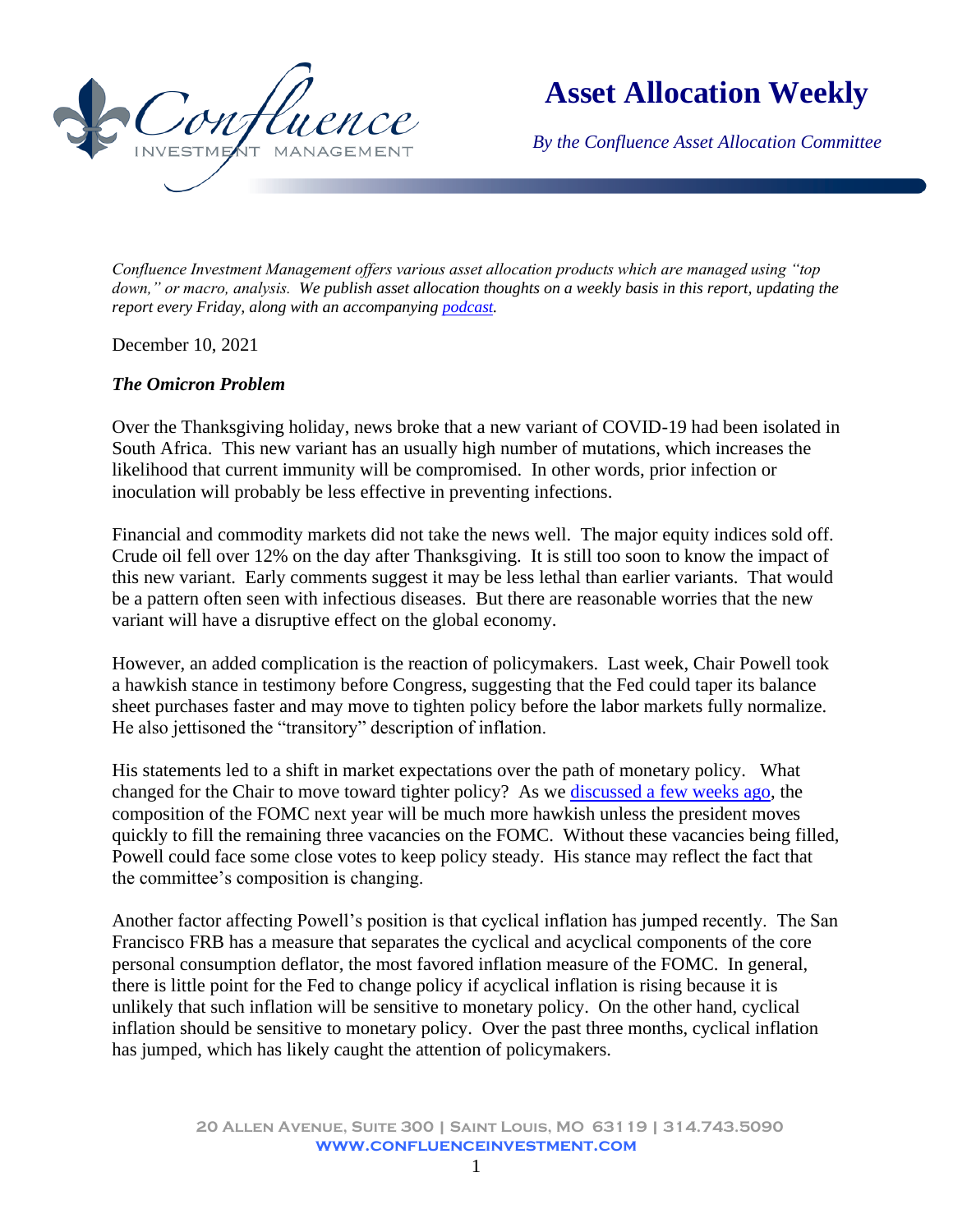

Until September, this index was still within its historic norms, but the rise since then suggests that (a) cyclical prices are rising and (b) monetary policy should have some effect on bringing this inflation down.

At the same time, the recent jump in financial volatility will likely affect the decision to raise rates.



This chart shows the policy rate target along with the 12-week average of the VIX. We have placed a line at 20 for the VIX. Over the past two decades, the Fed has tended to avoid raising rates when this measure of the VIX exceeds 20. Although the current reading is below 20, it is

**20 Allen Avenue, Suite 300 | Saint Louis, MO 63119 | 314.743.5090 www.confluenceinvestment.com**